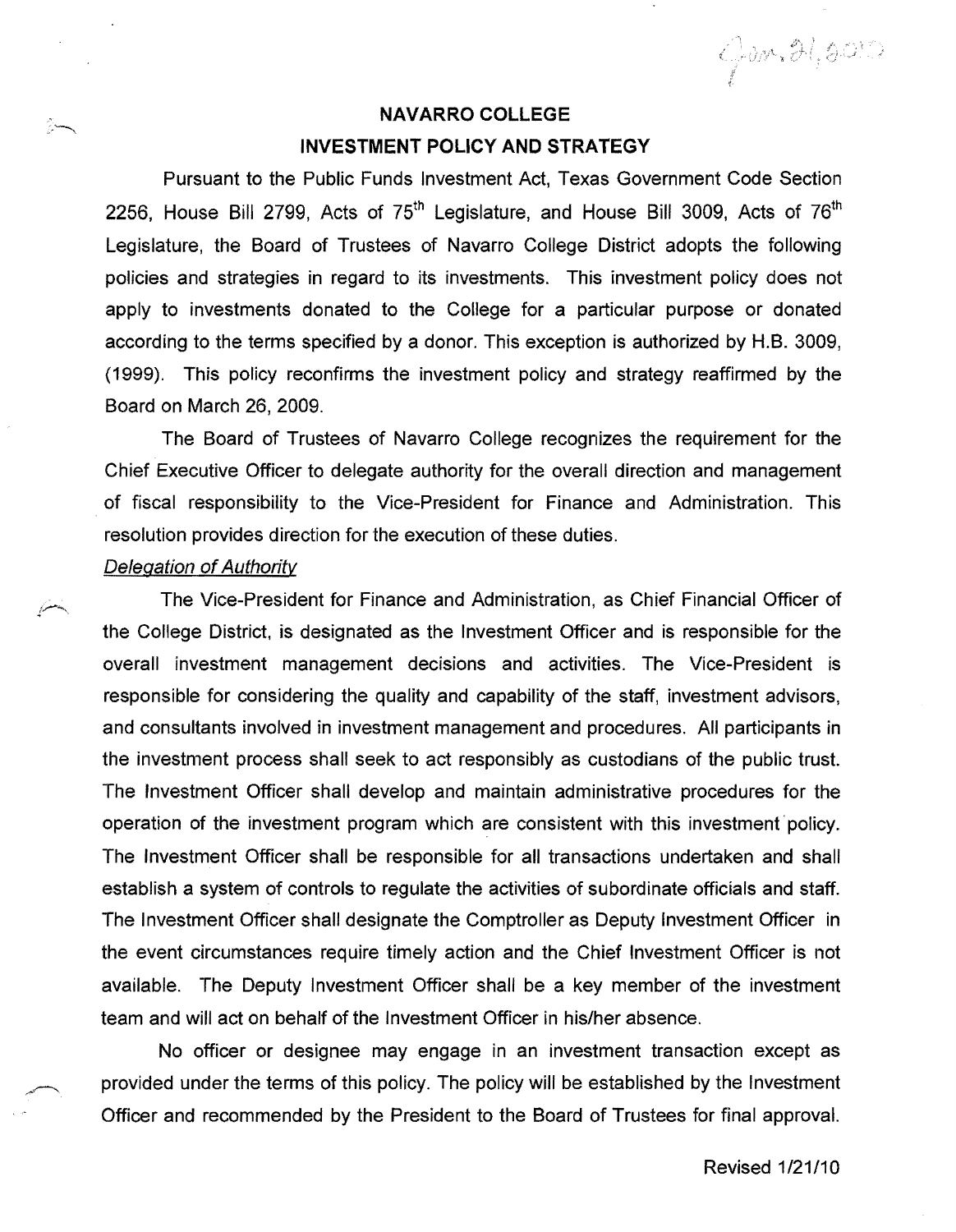This authority is effective until rescinded by the Board of Trustees or until the termination of employment.

### **Scope**

This investment policy applies to all the financial assets and funds held by the Navarro College District. Navarro College consolidates its funds into one investment fund for investment purposes for efficiency and maximum investment opportunity. These funds are defined in Navarro College's Annual Financial Report and include:

Educational and General Fund, Debt Service Fund, Plant Fund, Auxiliary Fund, Agency Fund, Student Financial Aid Funds and any other funds held by Navarro College unless specifically exempted by the Board of Trustees and this policy.

#### **OBJECTIVES**

### **Safety**

Safety of principal is the foremost objective of the investment program. Investments shall be undertaken in a manner that seeks to ensure the preservation of capital in the overall portfolio.

# Risk

There are various types of investment risks faced by the College's portfolio. In compliance with Governmental Accounting Standards Board (GASB) Statement 40, the College addresses these various types of risk.

#### Custodial Risk

Custodial Risk is defined as deposits that are uninsured and either (a) uncollaterilized or collateralized but not in the governments name or (b) investments that are uninsured and unregistered.

In accordance with the collateralization policy for deposits and certificates of deposits, all of Navarro College's investments are fully collateralized by FDIC insurance, pledged securities and/or a surety bond in the name of the College District.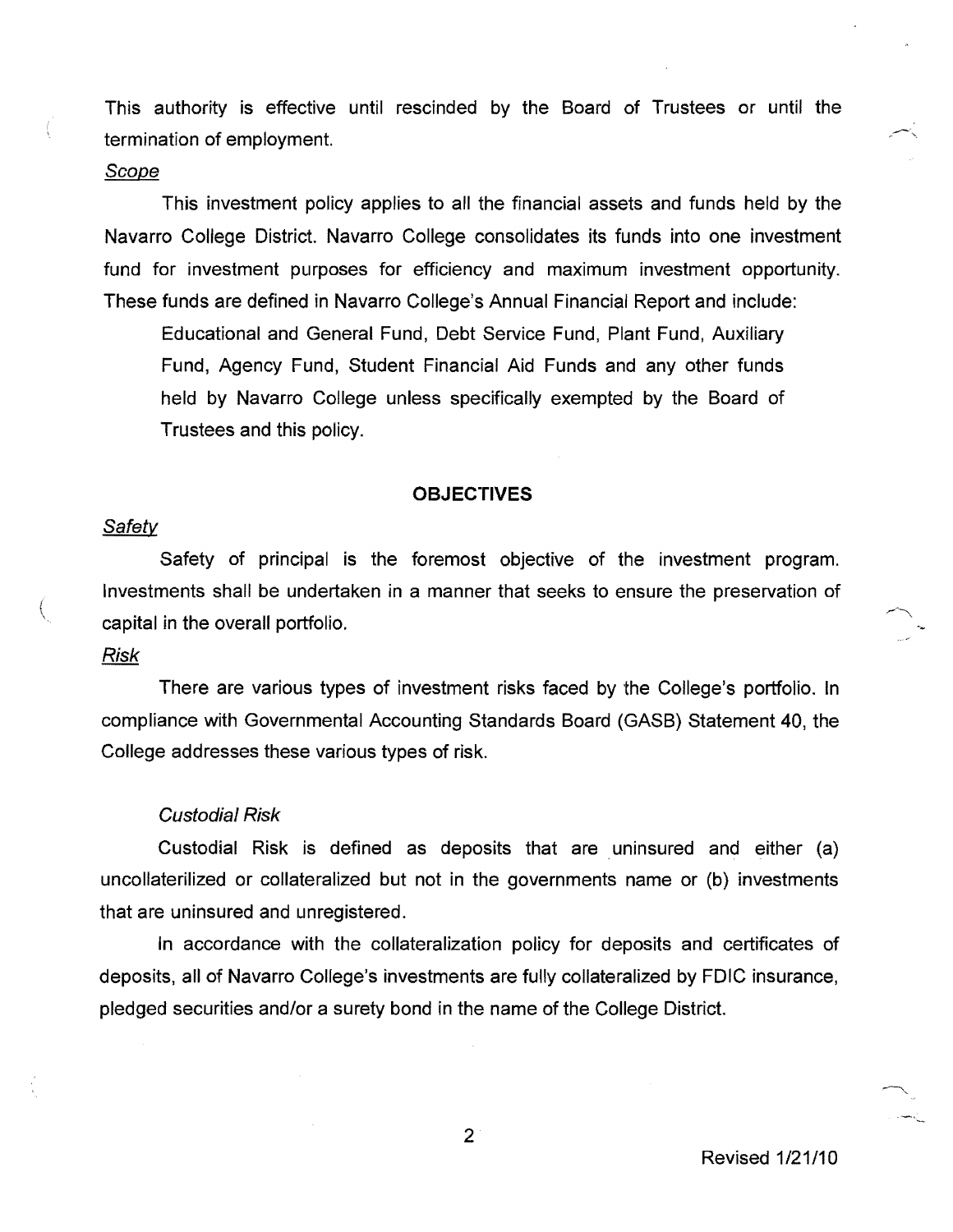### Credit Risk

Credit Risk is the risk of loss due to the failure of the security or backer to perform due diligence. In order to disclose credit risk, credit ratings from a national statistical organization will be reported on the year-end investment report. Obligations of or guaranteed by the U.S. Government do not require disclosure of credit quality. Certificates of Deposit are fully collateralized and do not require a credit risk rating. If an investment is unrated, that fact must be disclosed.

### Concentration of Credit Risk

In accordance with GASB 40, governments need to disclose by amount and issues any concentration in one issuer that represents five percent (5%) or more of the total assets in the portfolio for that business activity.

Investments issued or explicitly guaranteed by the U.S. Governments and investments in mutual funds or pools are excluded. Navarro College's auditors classify short-term Certificates of Deposit as "Deposits" and do not require disclosure. Longterm Certificates of Deposit are fully collateralized and do not require disclosure.

# Interest Rate Risk

Navarro College needs to disclose its interest rate sensitivity of its investments. Individual investment maturities will be listed in the investment report and a Maturity Schedule will be presented for the Navarro College Board of Trustees review in the quarterly investment report. Variable interest rate instruments are discouraged since these items are highly sensitive to interest rate changes. In addition, maturities of investments generally should be five years or less.

#### **Liquidity**

The investment portfolio shall remain sufficiently liquid to meet all operating requirements that may be reasonably anticipated. This is accomplished by structuring the portfolio so that securities mature concurrent with cash needs to meet anticipated demands. Since all possible cash demands cannot be anticipated, the portfolio should consist largely of securities with active secondary or resale markets.

3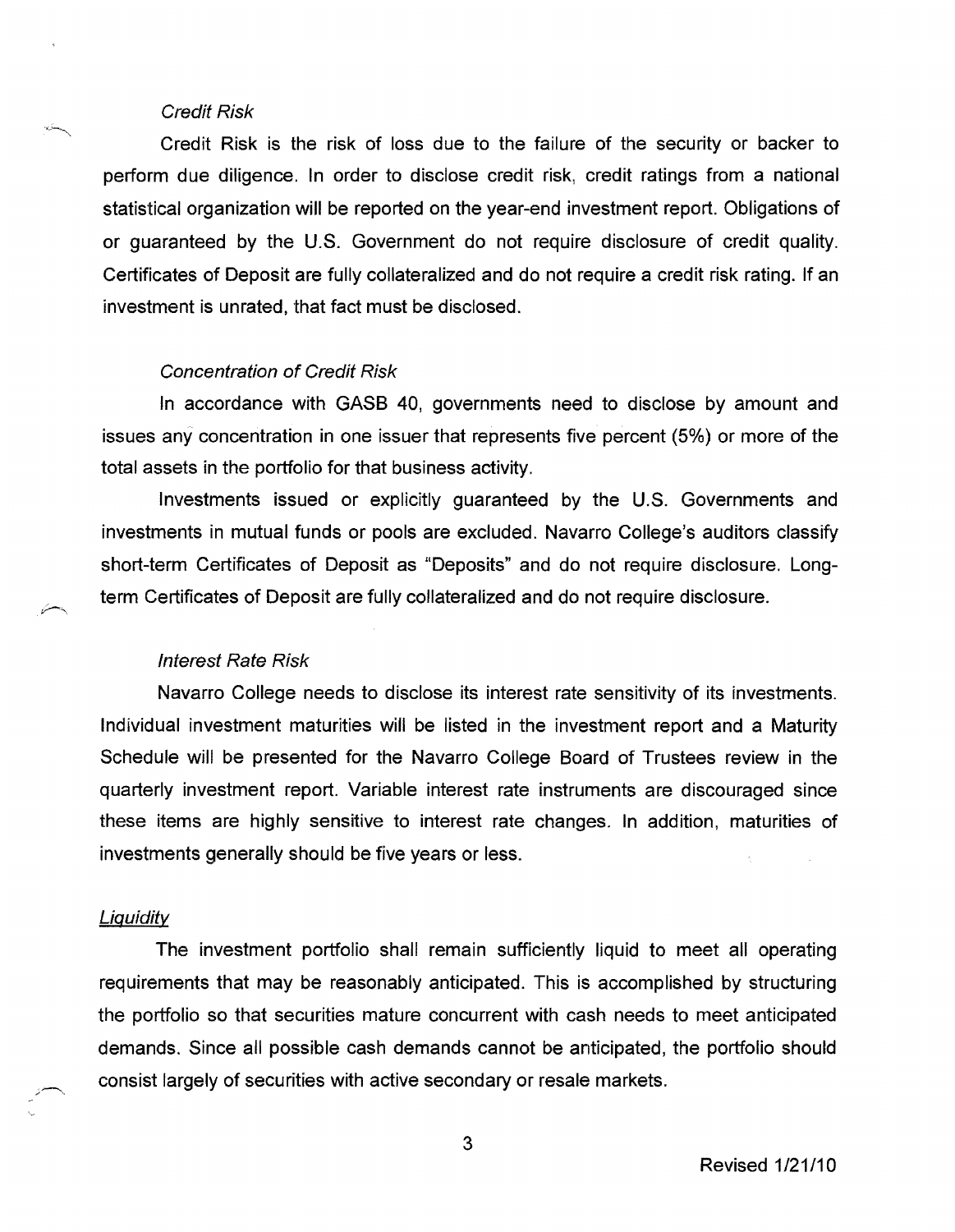#### Yield

The investment portfolio shall be designed with the objective of attaining a market rate of return throughout budgetary and economic cycles, taking into account the investment risk constraints and liquidity needs. Return on investment is of least importance compared to the safety and liquidity objectives described above. The core of investments is limited to relatively low risk securities in anticipation of earning a fair return relative to the risk being assumed. Securities shall not be sold prior to maturity with the following exceptions:

a declining credit security could be sold early to minimize loss of principal;

a security swap would improve the quality, yield, or target duration in the portfolio; or liquidity needs of the portfolio require that the security be sold.

#### **INTERNAL CONTROL PROCEDURES**

Internal control is the process by which Navarro College's Board of Trustees and management obtain reasonable assurance as to achievement of specified objectives. It consists of interrelated components with integrity, ethical values and competence, and the control environment serving as the foundation for establishing objectives, risk assessment, information systems, control procedures, communication, managing change, and monitoring.

### Prudence

The standard of prudence to be used by investment officials shall be the "prudent person" standard and shall be applied in context of managing an overall portfolio. Investment officers acting in accordance with procedures and this investment policy and exercising due diligence shall be relieved of personal responsibility for an individual security's credit risk or market price changes, provided deviations from expectations are reported in a timely fashion and the liquidity and the sale of securities are carried out in accordance with the terms of this policy.

Investments shall be made with the judgment and care, under circumstances then prevailing, which persons of prudence, discretion and intelligence exercise in the

Revised 1/21/10

4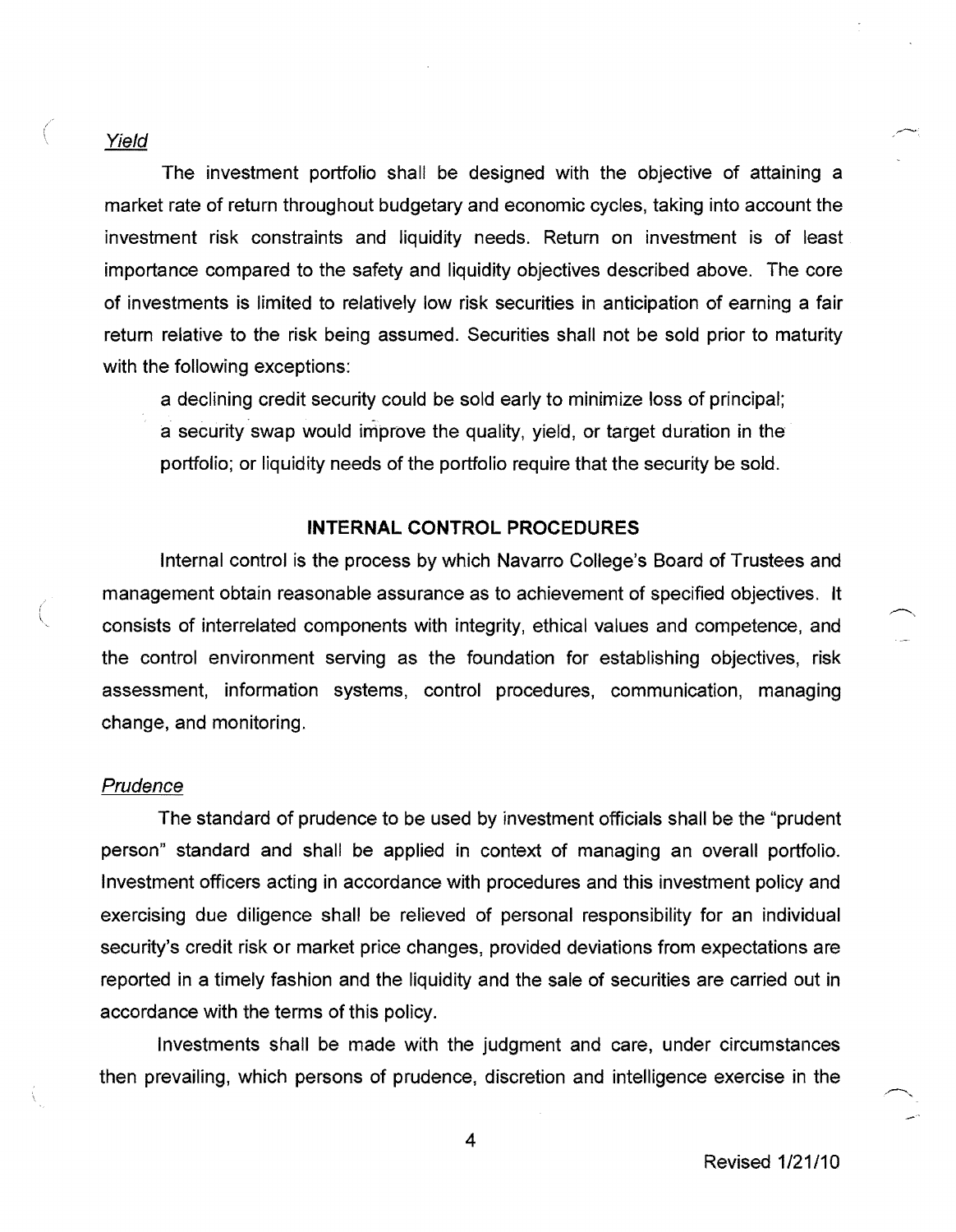management of their own affairs, not for speculation, but for investment, considering the probable safety of their capital as well as the probable income to be derived.

### Ethics and Conflicts of Interest

Officers and employees involved in the investment process shall refrain from personal business activity that could conflict with the proper execution and management of the investment program, or that could impair the ability to make impartial decisions. Employees and investment officials shall disclose any material interests in financial institutions with which they conduct business. They shall further disclose any personal financial/investment positions that could be related to the performance of the investment portfolio. Employees and officers shall refrain from undertaking personal investment transactions with the same individual with whom business is conducted on behalf of their entity. An investment officer who has a personal business relationship with any entity seeking to sell an investment to Navarro College or who is related in the second degree by marriage (affinity) or blood relations (consanguinity) to an individual seeking to sell an investment to Navarro College is required to file a statement disclosing the relationship with the Texas Ethics Commission and the Navarro College Board of Trustees.

### Delegation of Authority

Authority to manage the investment program is granted to the Vice-President for Finance and Administration and derived responsibility for the operation of the investment program is hereby delegated to the Investment Officer. No person may engage in an investment transaction except as provided under the terms of this policy and its procedures. The Investment Officer shall be responsible for all transactions undertaken and shall establish a system of controls to regulate the activities of subordinate officials.

## Quality and Capability of Investment Management:Training

Each member of the Board of Trustees, the President, and its investment officers shall attend at least one training session, provided by the Texas Higher Education Coordinating Board, relating to the person's responsibilities under the Public Funds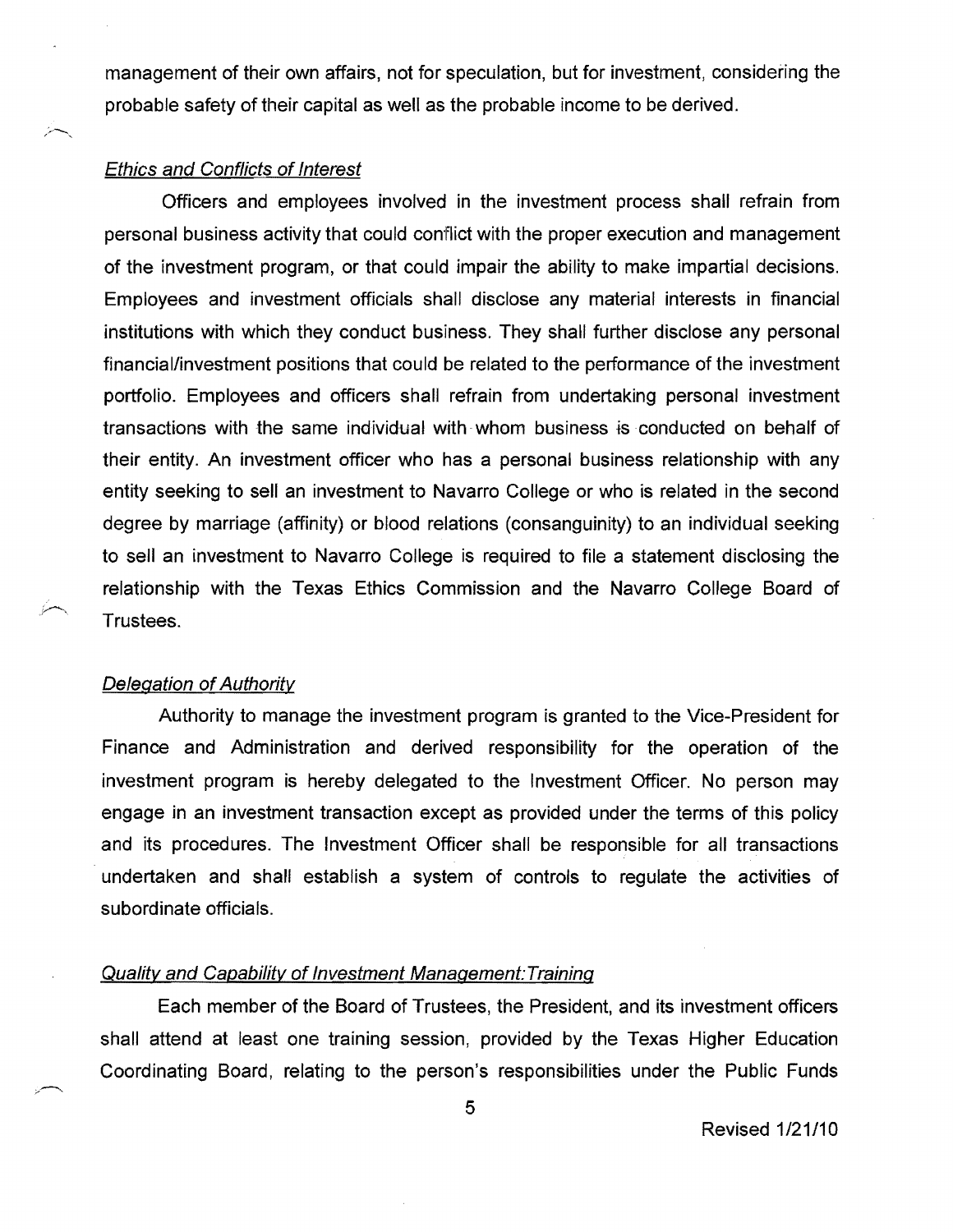Investment Act within six months after taking office or assuming duties. The training must include education in: investment controls, security risks, market risks, and compliance with the Public Funds Investment Act.

The investment officers shall attend a training session not less than once in a two-year period and may receive training from any independent source such as Texas Higher Education Coordinating Board, other governmental agencies, or non-profit organizations. The investment officers shall prepare a report on the Public Funds Investment Act and deliver it to the Board no later than the 180<sup>th</sup> day after the last day of each regular session of the legislature.

# **SAFEKEEPING AND CUSTODY**

# Authorized Financial Dealer and Institution

A list will be maintained of financial institutions authorized to provide investment services. In addition, a list will also be maintained of approved security broker/dealers selected by credit worthiness. These may include "primary" dealers or regional dealers. An annual review of the financial condition and registration of qualified bidders will be conducted.

For fiscal year 2009-10, the Board approves Community National Bank and Trust as its primary dealer for purchase of securities and all financial institutions servicing the College service area as banks for purchase of certificates of deposit and other interest bearing accounts if the institution can provide appropriate deposit insurance and/or pledged collateral or surety bonds.

The College will solicit at least three (3) competitive quotes when it purchases Certificates of Deposit and similar investments. The primary depository bank has provided a "floor" rate for these investments. Competitive rates will be solicited by telephone from at least two other financial institutions before a Certificate or similar investment is purchased. A bid file will be maintained of those bids. The institution providing the best rate in the opinion of the investment officers will be selected.

The Investment Officer is responsible for establishing and maintaining an internal control structure designed to ensure that the assets of Navarro College are protected from loss, theft or misuse. The internal control structure shall be designed to provide reasonable assurance that these objectives are met. The concept of reasonable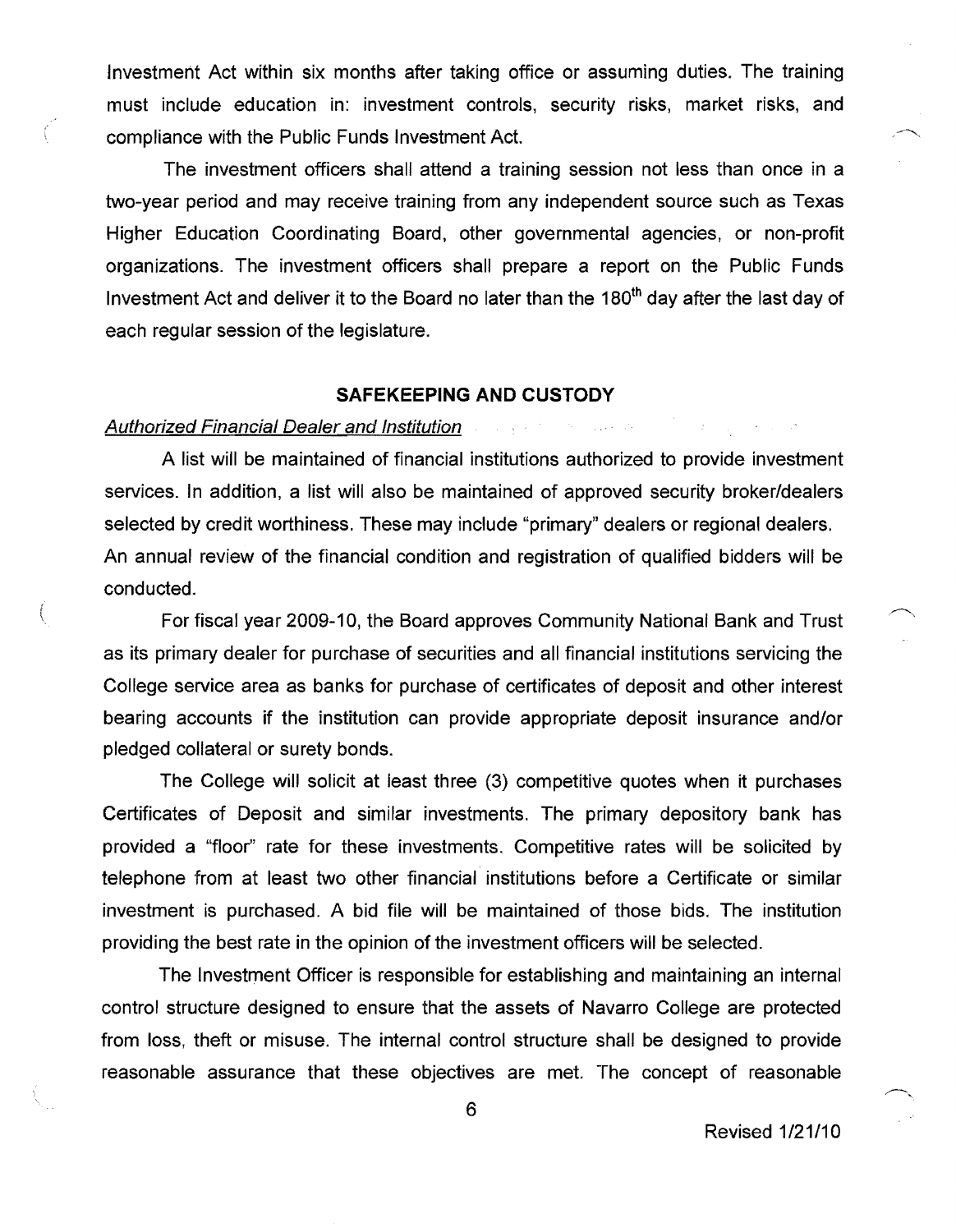assurance recognizes that (1) the cost of the control should not exceed the benefits likely to be derived; and (2) the valuation of costs and benefits requires estimates and judgments by management.

Accordingly, the President shall establish a process of annual independent review by an external auditor to assure compliance with policies and procedures. The internal controls shall address the following points:

- a. Control of collusion. Collusion is a situation where two or more employees are working in conjunction to defraud their employer.
- b. Separation of transaction authoritv from accounting and record keeping. By separating the person who authorized or performs the transaction from the people who record or otherwise account for the transaction, a separation of duties is achieved. All investment transactions will be settled on a delivery versus payment basis with the exception of investment pools and mutual funds.
- c. Custodial safekeeping. Securities purchased from any bank or dealer including appropriate collateral (as defined by State law) shall be placed with an independent third party for custodial safekeeping.
- d. Avoidance of physical delivery securities. Book entry securities are much easier to transfer and account for since actual delivery of a document never takes place. Delivered securities must be properly safeguarded against loss or destruction. The potential for fraud and loss increases with physically delivered securities.
- e. Clear delegation of authority to subordinate staff members. Subordinate staff members must have a clear understanding of their authority and responsibilities to avoid improper action. Clear delegation of authority also preserves the internal control structure that is contingent on the various staff positions and their respective responsibilities.

# **SUITABLE AND AUTHORIZED INVESTMENTS**

### Investment Types

The following investments will be permitted by this policy: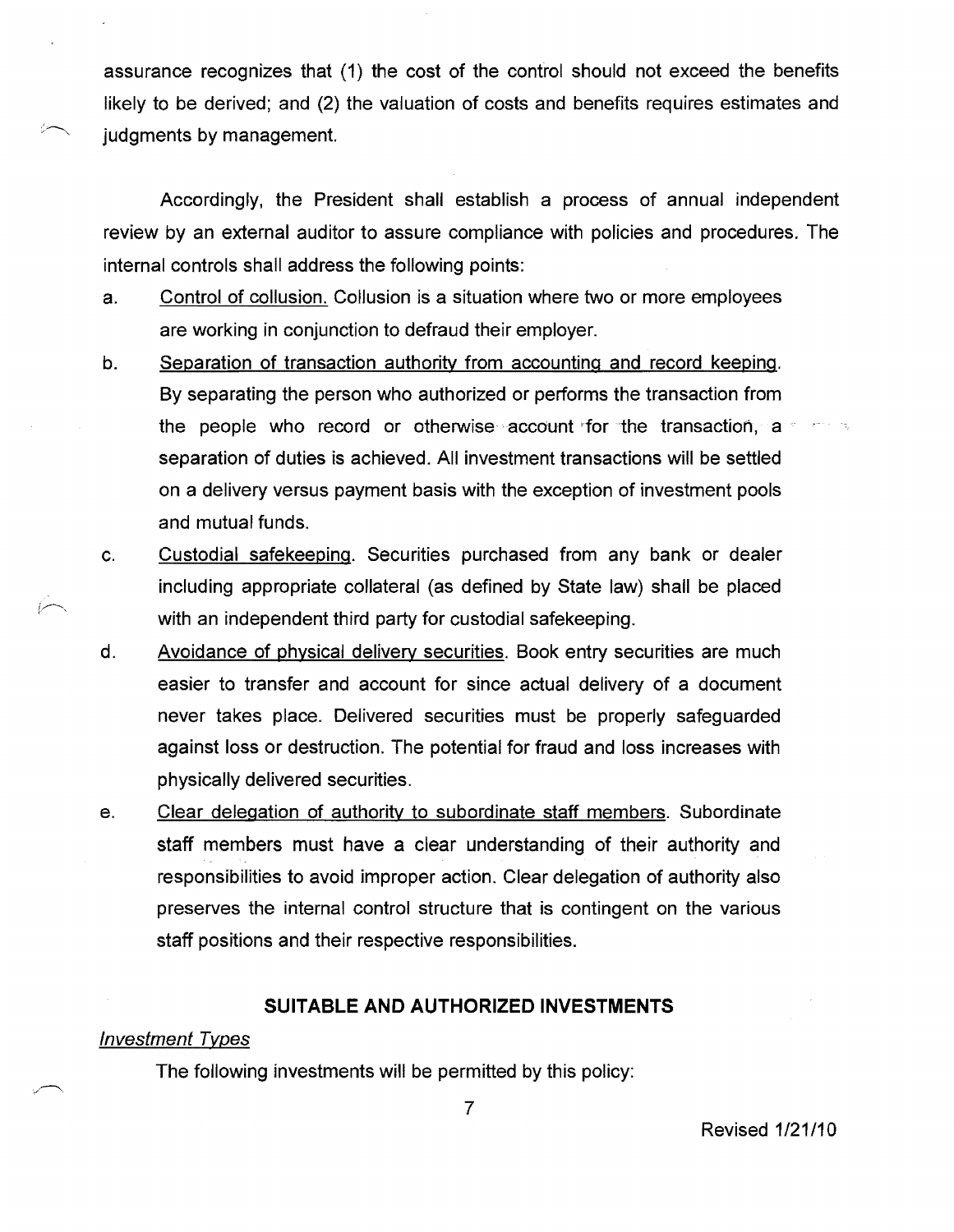- a. U.S. Government obligations such as Treasury Bills, Treasury Notes, Treasury Bonds, Discount Notes and Debentures
- b. U.S. Government agency obligations such as Farm Credit System, Farmers Home Administration, Federal Home Loan Bank, Federal Home Loan Mortgage Corporation, Government National Mortgage Association, Small Business Administration, Student Loan Marketing Association; and Tennessee Valley Authority الهامعية والمحافظ المتحدث والمتعاطين
- c. Certificates of deposit
- d. Savings and loan association deposits
- e. Prime commercial paper that has a stated maturity of 270 days or less and is rated not less than A-1 or P-1 by at least two nationally recognized credit rating agencies.
- f. Investment-grade obligations of state, local governments, and public authorities

The following investments are not authorized by this policy:

- Obligations whose payment represents the coupon payments on the outstanding principal balance of the underlying mortgage-backed security collateral and pays no principal;
- Obligations whose payment represents the principal stream of cash flow from the underlying mortgage-backed security collateral and bears no interest;
- Collateralized mortgage obligations that have a stated final maturity date of greater than 10 years; and
- Collateralized mortgage obligations the interest rate of which is determined by an index that adjusts to opposite to the changes in a market index.

Revised 1/21/10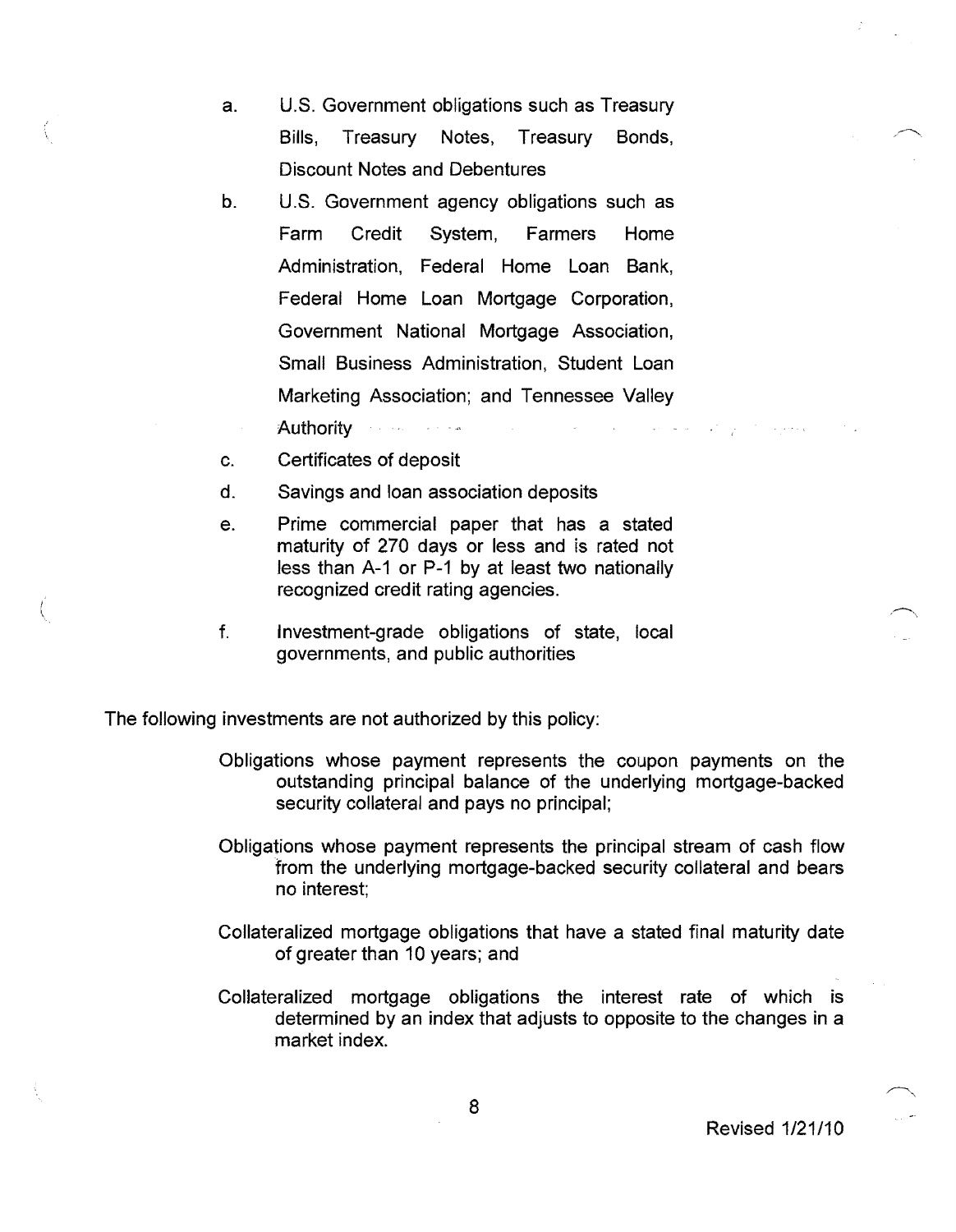#### Collateralization

 $\mathcal{L}_{\mathrm{F}}$ 

In accordance with state law, full collateralization will be required on certificates of deposit and cash held in the College's depository bank. Collateralization of certificates of deposit and cash balances will be in accordance with Chapter 2257 of Vernon's Texas Codes Annotated. The total value of eligible collateral to secure the College's deposit of public funds must be in an amount not less than the amount of public funds increased by the amount of any accrued interest. The value of investment security shall be its market value.

Investment securities to collateralize deposits of Navarro College shall be U.S. Government debt obligations, U.S. Agency debt obligations, State of Texas, local municipalities and district debt obligations. All investment securities will be held at the Federal Reserve Bank, the Federal Home Loan Bank or at a third party bank as approved by the College.

All substitution of security collateral shall be approved by the Investment Committee composed of the Vice-President for Finance and Administration, the Comptroller, and the Chief Accountant.

In accordance with H.B. 3459, the College requires the collateral pledged on mortgage backed securities pledged to the District be in an amount of not less than 110% of the market value of the securities.

Navarro College depository banks shall maintain a separate, accurate and complete record relating to pledged investment securities, deposits of public funds and transactions related to each pledged investment security. It is the College's Navarro College deposito<br>complete record relating to pledge<br>transactions related to each<br>responsibility to inform the deposi<br>activity of its deposits. to inform the depository banks of any significant change in the amount of activity of its deposits.

According to Section 2257.048 of the Government code, a security interest arises out of a depository's bank pledge at the time that the custodian identifies the pledge of the security on its books and records and issues the trust receipt.

9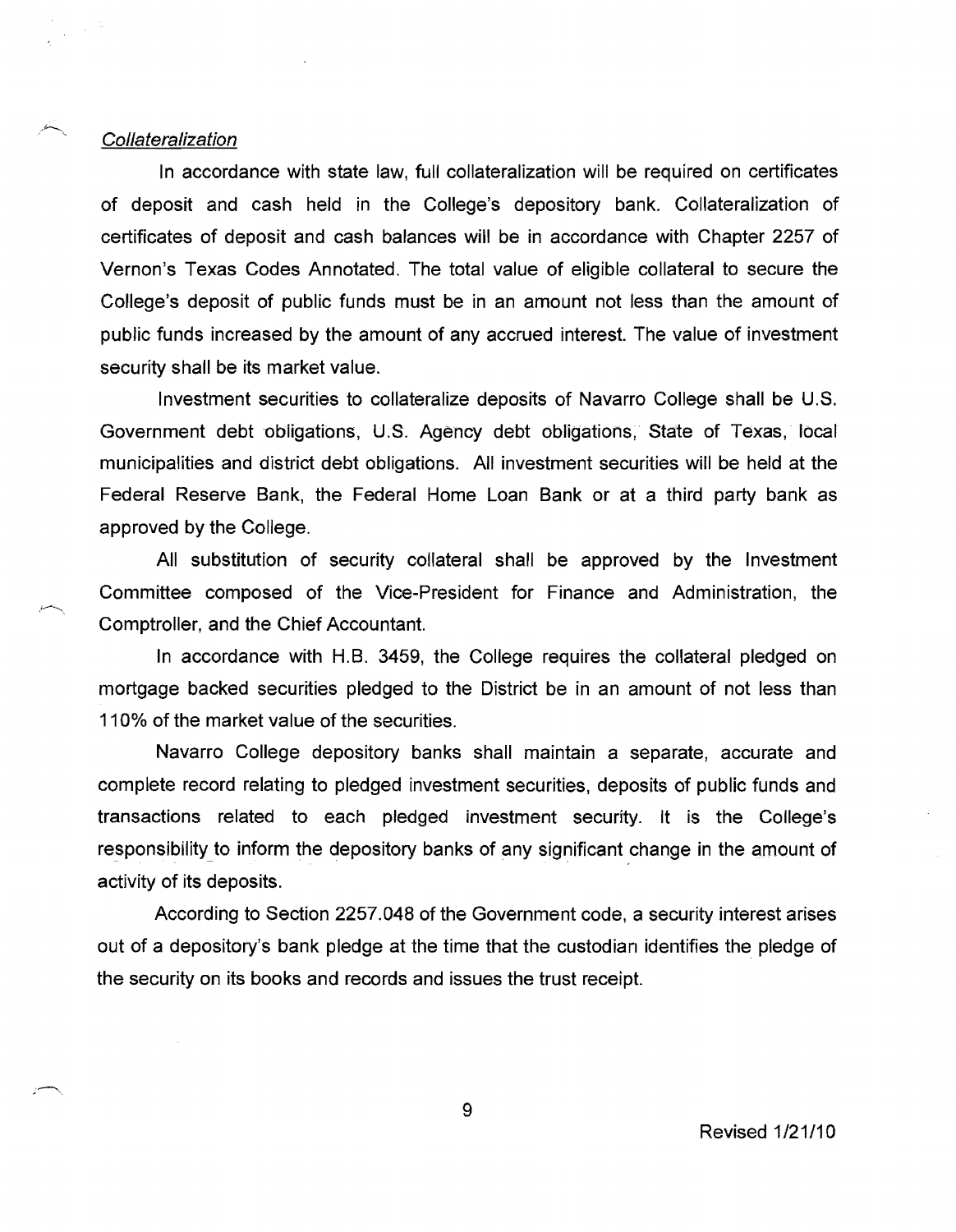# **INVESTMENT STRATEGY**

### **Diversification**

The investments will be diversified by security type and maturity. The buy and sell decisions in regard to investments entered into the portfolio will be made by the investment team. The investment team shall be composed of the Vice-President for Finance and Administration and the Comptroller.

Buy and sell decisions will be primarily influenced by cash flow in each of the respective funds listed previously. The fundamental investment strategy of Navarro College will be to buy an investment and hold it until its maturity. However, because of changes in market conditions and changes in anticipated cash flow there may be instances where decisions will need to be made to liquidate the investment prior to its maturity.

When the investment team makes decisions in regard to purchasing securities for the portfolio, the team must interpret the interest rate cycle and may choose to make relatively long term purchases for the purpose of "locking in" a favorable interest rate or choose to make shorter term purchases if they anticipate interest rates to be more favorable in the future.

The investment team is given the responsibility for putting into place an investment portfolio which serves the College's financial requirements and also attempts to protect the College against market condition changes. It is the intent of this document to give the investment team the latitude to purchase investments within the scope outlined and to change strategies within the confines of the stated objectives of this policy.

#### Maximum Maturities

Navarro College will normally limit final maturities on any securities to five years or less. To the extent possible, Navarro College will attempt to match its investments with anticipated cash flow requirements. Unless matched to a specific cash flow, Navarro College will not directly invest in securities maturing more than five (5) years from the date of purchase. The Investment Officer will analyze each fund and determine what the appropriate average weighted maturity of the portfolio should be.

10  $\sim$ 

Revised 1/21/10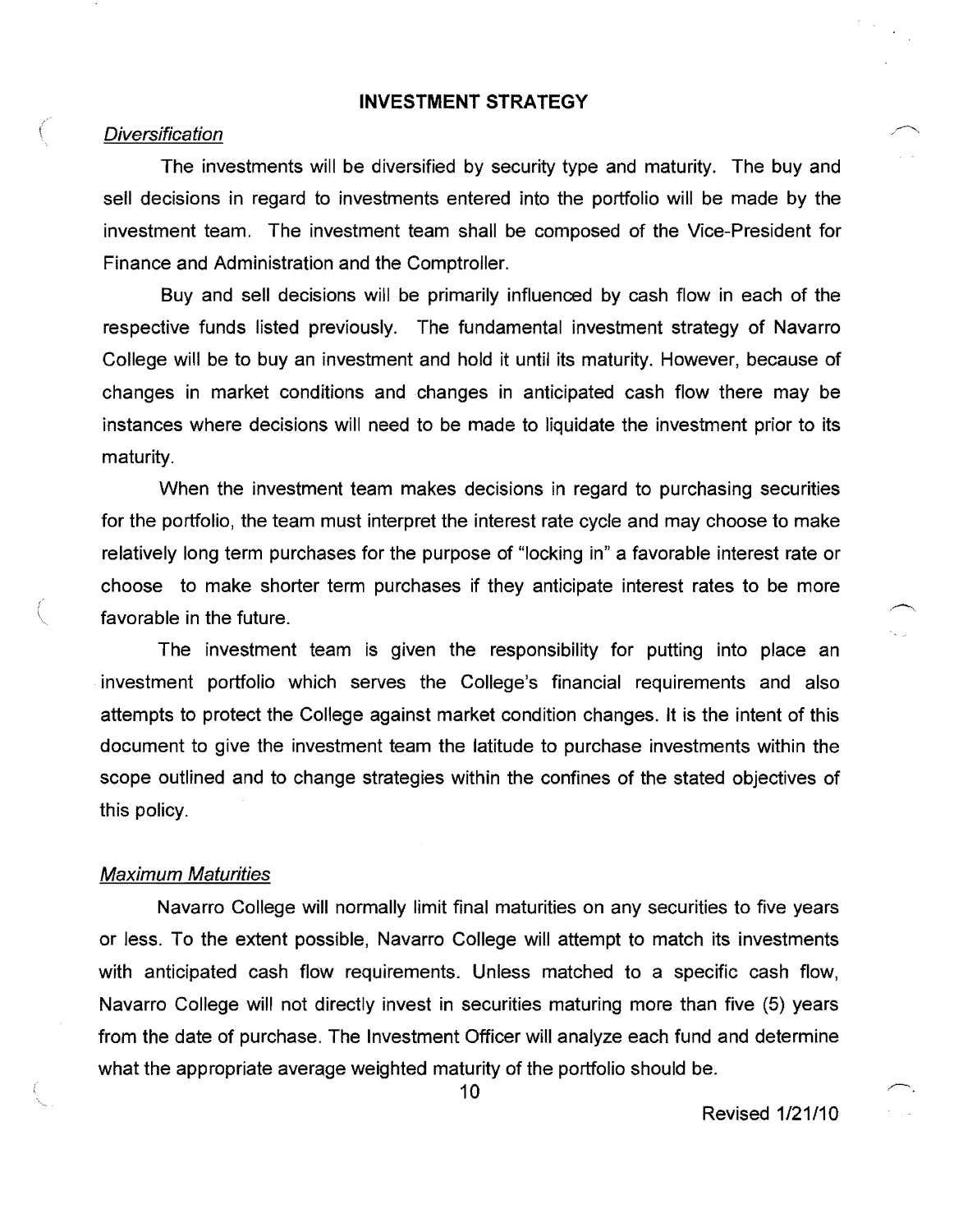The following funds will require investments that are shorter term in maturities. These funds will require investments that generally mature in one year or less:

> Educational and General Fund Plant Fund Auxiliary Enterprises Fund Agency Fund

Smaller amounts of the above funds may be invested for longer than one year if this investment is consistent with cash flow requirements. The following funds will normally allow for maturities of longer than one year:

# Debt Service Fund Student Financial Aid Fund

.<br>Kanada ka maka sa tumu ka kulingi (1986), kata na 1980 ay maso (1998) ay na ang nasang nang nang nag-agawan ng

The Investment Officer will provide for a diversified maturity schedule for all investments. In addition, diversification of security types, i.e. Federal Home Loan Mortgage Notes, U. S. Treasury Bills, etc., is required. For Agency securities, normally no more than ten percent (10%) of the total portfolio shall be in one type of security issued by one agency. There is no restriction on U.S. Treasury Notes.

### **REPORTING**

#### Methods

The Investment Officer shall prepare an investment report at least quarterly, including a succinct management summary that provides a clear picture of the status of the current investment portfolio and transactions made over the last quarter. This management summary will be prepared in a manner which will allow Navarro College to ascertain whether investment activities during the reporting period have conformed to the investment policy. The report should be provided to the President and the Board of Trustees. The report must:

- a. describe in detail the investment position of Navarro College on the date of the report;
- b. be prepared jointly by all investment officers of Navarro College;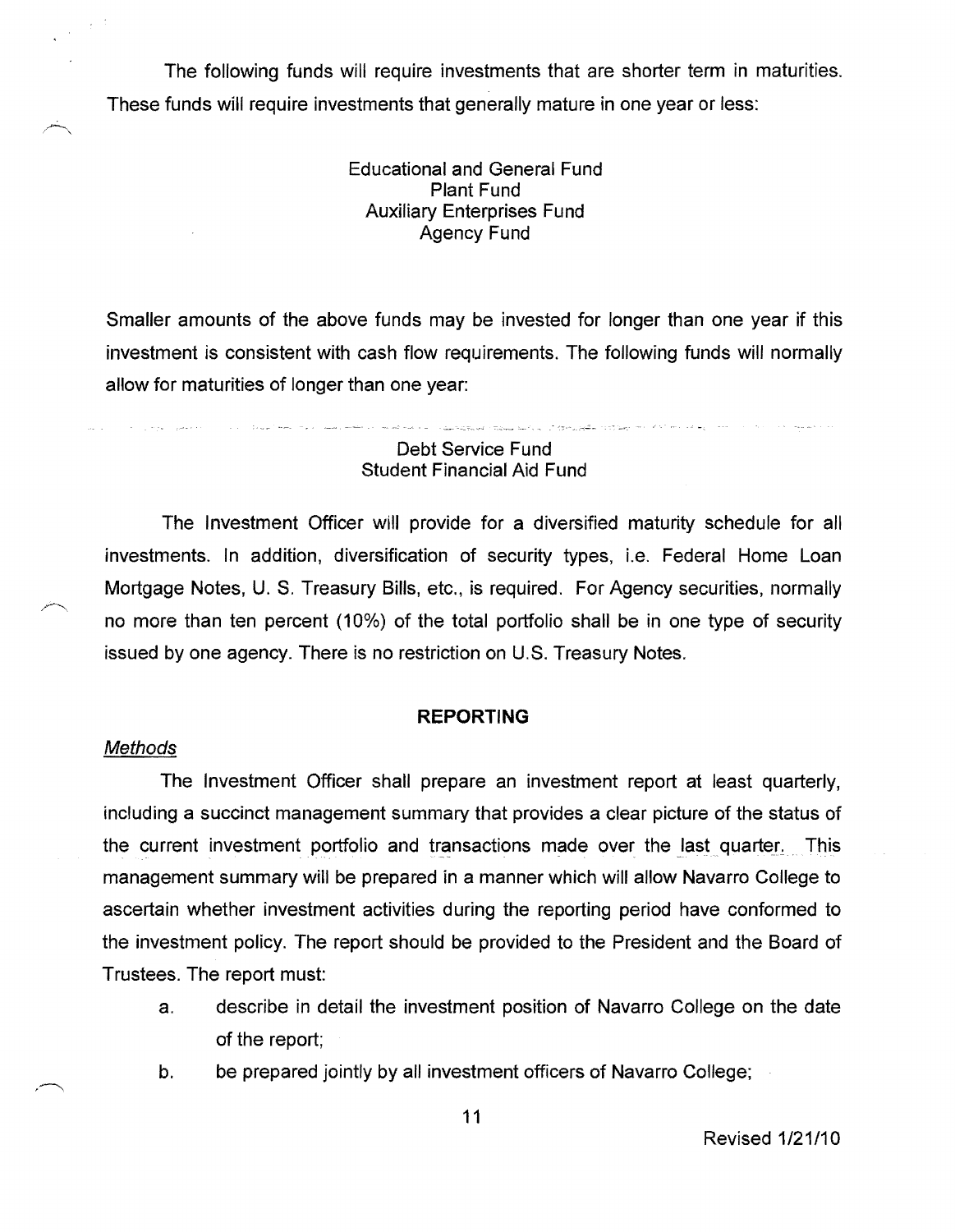- c. be signed by the Investment Officer and Deputy Investment Officer;
- d. contain a summary statement of each pooled fund group that includes the:
	- 1. beginning market value for the reporting period:
	- 2. additions and changes to market value during the period:
	- 3. ending market value for the period;
- e. state the book value and market value of each separately invested asset that has a maturity date;
- f. state the account or fund or pooled group fund for which each individual investment was acquired; and
- g. state the compliance of the investment portfolio with Navarro College's investment policy, investment strategy and the provision of the Public Funds Investment Act as amended.
- h. be posted to the Navarro College website in accordance with State Auditor's Office requirements.

In accordance with H.B. 2799, there will be a formal annual review of the quarterly reports by an independent auditor with results reported to the governing body. The auditors should also report assurances regarding compliance with the Public Funds Investment Act.

# Performance Standards

The investment portfolio will be managed in accordance with the parameters specified within this policy. The portfolio should obtain a market average rate of return during a market/economic of stable interest rates. Portfolio performance should be compared to appropriate benchmarks on a regular basis. The investment officers will use the Wall Street Journal to monitor and report the market prices of the investments acquired. Corrective action will be taken if an investment consistently under- performs as compared to its appropriate benchmark.

### **Amendment**

This policy shall be reviewed on an annual basis. In accordance with H.B. 2799, the Board of Trustees will take formal action annually stating this policy and strategy has been reviewed and record any changes in the document. Any changes must be approved by the Board of Trustees, as well as the individual(s) charged with maintaining